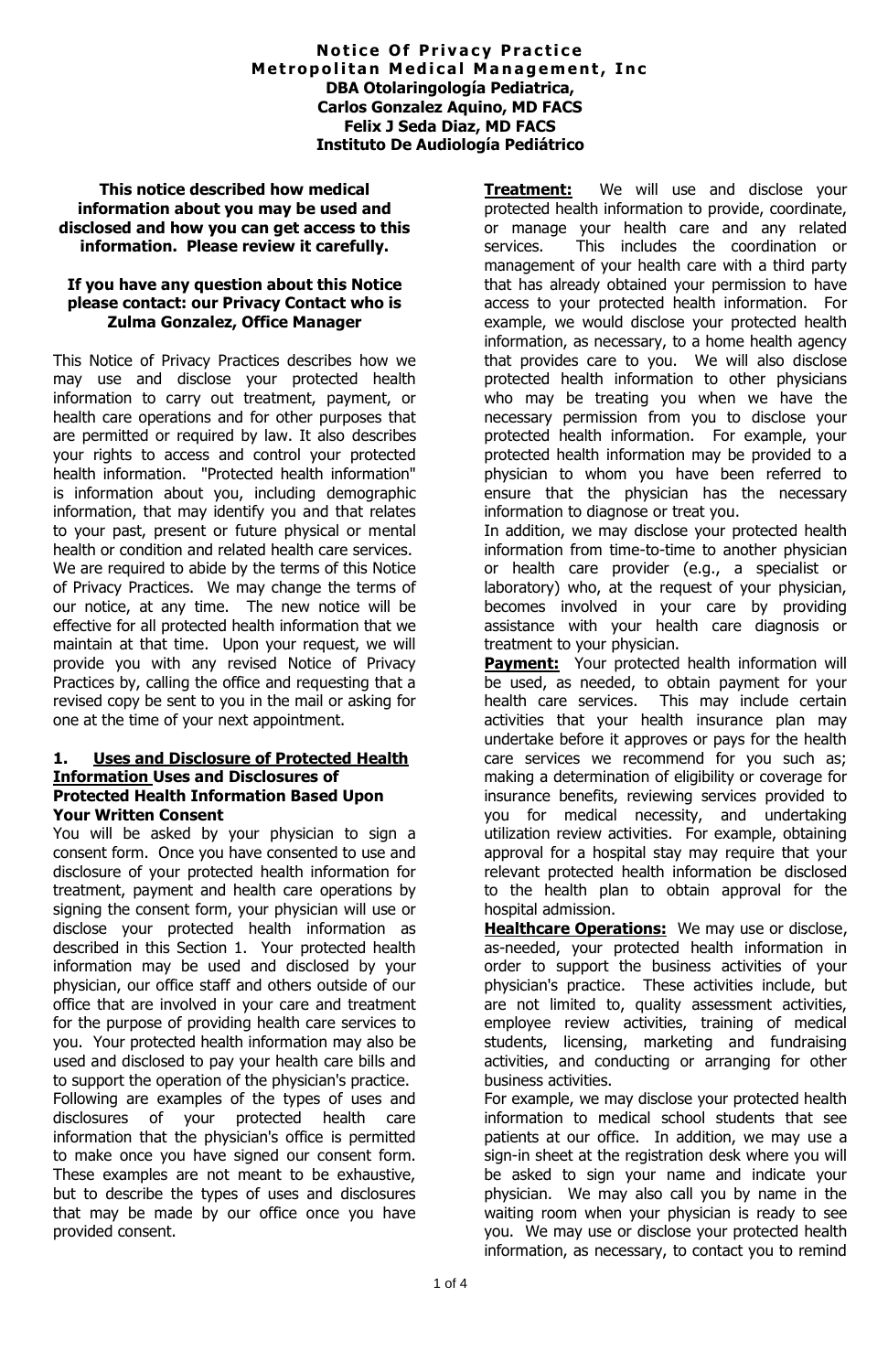### you of your appointment.

We will share your protected health information with third party "business associates// that perform various activities (e.g., billing, transcription services) for the practice. Whenever an arrangement between our office and a business associate involves the use or disclosure of your protected health information, we will have a written contract that contains terms that will protect the privacy of your protected health information.

We may use or disclose your protected health information, as necessary, to provide you with information about treatment alternatives or other health-related benefits and services that may be of interest to you. We may also use and disclose your protected health information for other marketing activities. For example, your name and address may be used to send you a newsletter about our practice and the services we offer. We may also send you information about products or services that we believe may be beneficial to you. You may contact our Privacy Contact to request that these materials not be sent to you.

We may use or disclose your demographic information and the dates that you received treatment from your physician, as necessary, in order to contact you for fundraising activities supported by our office. If you do not want to receive these materials, please contact our Privacy Contact and request that these fundraising materials not be sent to you.

### **Uses and Disclosure of Protected Health Information Based upon Your Written Authorization**

Other uses and disclosures of your protected health information will be made only with your written authorization, unless otherwise permitted or required by law as described below. You may revoke this authorization, at any time, in writing, except to the extent that your physician or the physician's practice has taken an action in reliance on the use or disclosure indicated in the authorization.

## **Other Permitted and Required Uses and Disclosures That May Be Made With Your Consent, Authorization, or Opportunity to Object**

We may use and disclose your protected health information in the following instances. You have the opportunity to agree or object to the use or disclosure of all or part of your protected health information. If you are not present or able to agree or object to the use or disclosure of the protected health information, then your physician may, using professional judgment, determine whether the disclosure is in your best interest. In this case, only the protected health information that is relevant to your health care will be disclosed.

**Other Involved in Your Healthcare:** Unless you object, we may disclose to a member of your family, a relative, a close friend or any other person you identify, your protected health information that directly relates to that person's involvement in your health care. If you are unable to agree or object to such a disclosure, we may disclose such information as necessary if we determine that it is in your best interest based on our professional judgment. We may use or disclose protected health information to notify or assist in notifying a family member, personal representative or any other person that is responsible for your care of your location, general condition or death. Finally, we may use or disclose your protected health information to an authorized public or private entity to assist in disaster relief efforts and to coordinate uses and disclosures to family or other individuals involved in your health care.

**Emergencies:** We may use or disclose your protected health information in an emergency treatment situation. If this happens, your physician shall try to obtain your consent as soon as reasonably practicable after the delivery of treatment. If your physician or another physician in the practice is required by law to treat you and the physician has attempted to obtain your consent but is unable to obtain your consent, he or she may still use or disclose your protected health information to treat you.

**Communication Barriers**: We may use and disclose your protected health information if your physician or another physician in the practice attempts to obtain consent from you but is unable to do so due to substantial communication barriers and the physician determines, using professional judgment, that you intend to consent to use or disclosure under the circumstances.

## **Other Permitted and Required Uses and Disclosures That May Be Made Without Your Consent, Authorization, or Opportunity to Object.**

We may use or disclose your protected health information in the following situations without your consent or authorization. These situations include:

**Required By Law:** We may use or disclose your protected health information to the extent that the use or disclosure is required by law. The use or disclosure will be made in compliance with the law and will be limited to the relevant requirements of the law. You will be notified, as required by law, of any such uses or disclosure.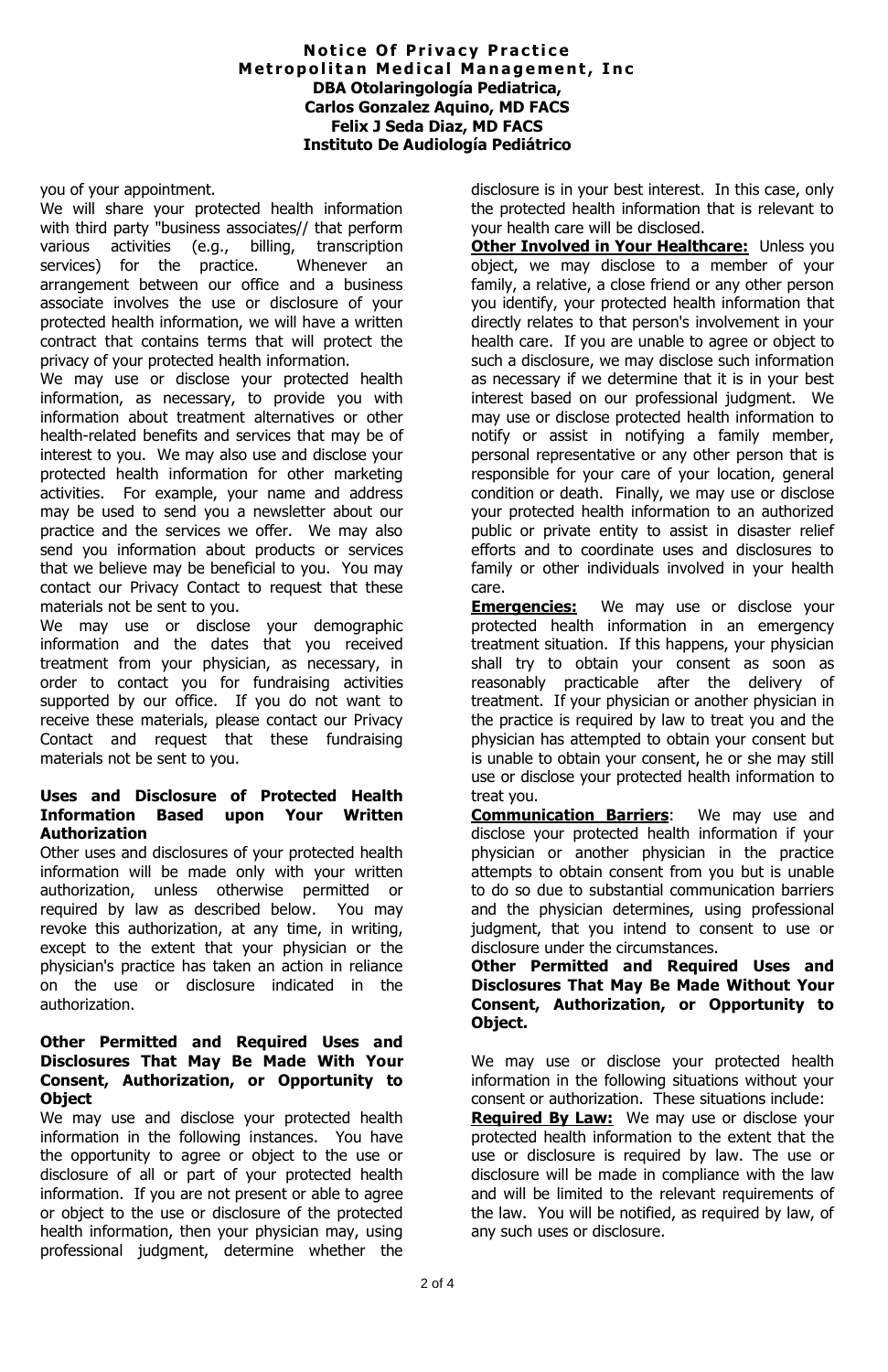**Public Health:** We may disclose your protected health information for public health activities and purposes to a public health authority that is permitted by law to collect or receive the information. The disclosure will be made for the purpose of controlling disease, injury, or disability. We may also disclose your protected health information, if directed by the public health authority, to a foreign government agency that is collaborating with the public health authority.

**Communicable Diseases:** We may disclose your protected health information, if authorized by law, to a person who may have been exposed to a communicable disease or may otherwise be at risk of contracting or spreading the disease or condition. **Health Oversight**: We may disclose protected health information to a health oversight agency for activities authorized by law, such as audits, investigations, and inspections. Oversight agencies seeking this information include government agencies that oversee the health care system, government benefit programs, other government regulatory programs, and civil rights laws.

**Abuse or Neglect:** We may disclose your protected health information to a public health authority that is authorized by law to receive reports of child abuse or neglect. In addition, we may disclose your protected health information if we believe that you have been a victim of abuse, neglect, or domestic violence to the governmental entity or agency authorized to receive such information. In this case, the disclosure will be made consistent with the requirements of applicable federal and state laws.

**Food and Drug Administration:** We may disclose your protected health information to a person or company required by the Food and Drug Administration to report adverse events, product defects or problems, biologic product deviations, track products; to enable product recalls; to make repairs or replacements, or to conduct post marketing surveillance, as required.

**Legal Proceedings:** We may disclose protected health information in the course of any judicial or administrative proceeding, in response to an order of a court or administrative tribunal (to the extent such disclosure is expressly authorized), in certain conditions in response to a subpoena, discovery request, or other lawful process.

Law Enforcement: We may also disclose protected health information, so long as applicable legal requirements are met, for law enforcement purposes. These law enforcement purposes include (1) legal processes and otherwise required by law, (2) limited information requests for identification and location purposes, (3) pertaining to victims of a crime, (4) suspicion that death has occurred as a

result of criminal conduct, (5) in the event that a crime occurs on the premises of the practice, and (6) medical emergency (not on the Practice's premises) and it is likely that a crime has occurred.

**Coroners, Funeral Directors, and Organ Donation:** We may disclose protected health information to a coroner or medical examiner for identification purposes, determining cause of death or for the coroner or medical examiner to perform other duties authorized by law. We may also disclose protected health information to a funeral director, as authorized by law, in order to permit the funeral director to carry out their duties. We may disclose such information in reasonable anticipation of death. Protected health information may be used and disclosed for cadaveric organ, eye, or tissue donation purposes.

**Research:** We may disclose your protected health information to researchers when their research has been approved by an institutional review board that has reviewed the research proposal and established protocols to ensure the privacy of your protected health information.

**Criminal Activity:** Consistent with applicable federal and state laws, we may disclose your protected health information, if we believe that the use or disclosure is necessary to prevent or lessen a serious and imminent threat to the health or safety of a person or the public. We may also disclose protected health information if it is necessary for law enforcement authorities to identify or apprehend an individual.

**Military Activity and National Security:** When the appropriate conditions apply, we may use or disclose protected health information of individuals who are Armed Forces personnel (1) for activities deemed necessary by appropriate military command authorities; (2) for the purpose of a determination by the Department of Veterans Affairs of your eligibility for benefits, or (3) to foreign military authority if you are a member of that foreign military services. We may also disclose your protected health information to authorized federal officials for conducting national security and intelligence activities, including for the provision of protective services to the President or others legally authorized.

**Worker's Compensation:** we may disclose your protected health information as authorized to comply with workers' compensation laws and other similar legally established programs.

## **2. Your Rights**

We may disclose your protected health information as authorized to comply with workers' compensation laws and other similar legally established programs.

**You have the right to inspect and copy your**